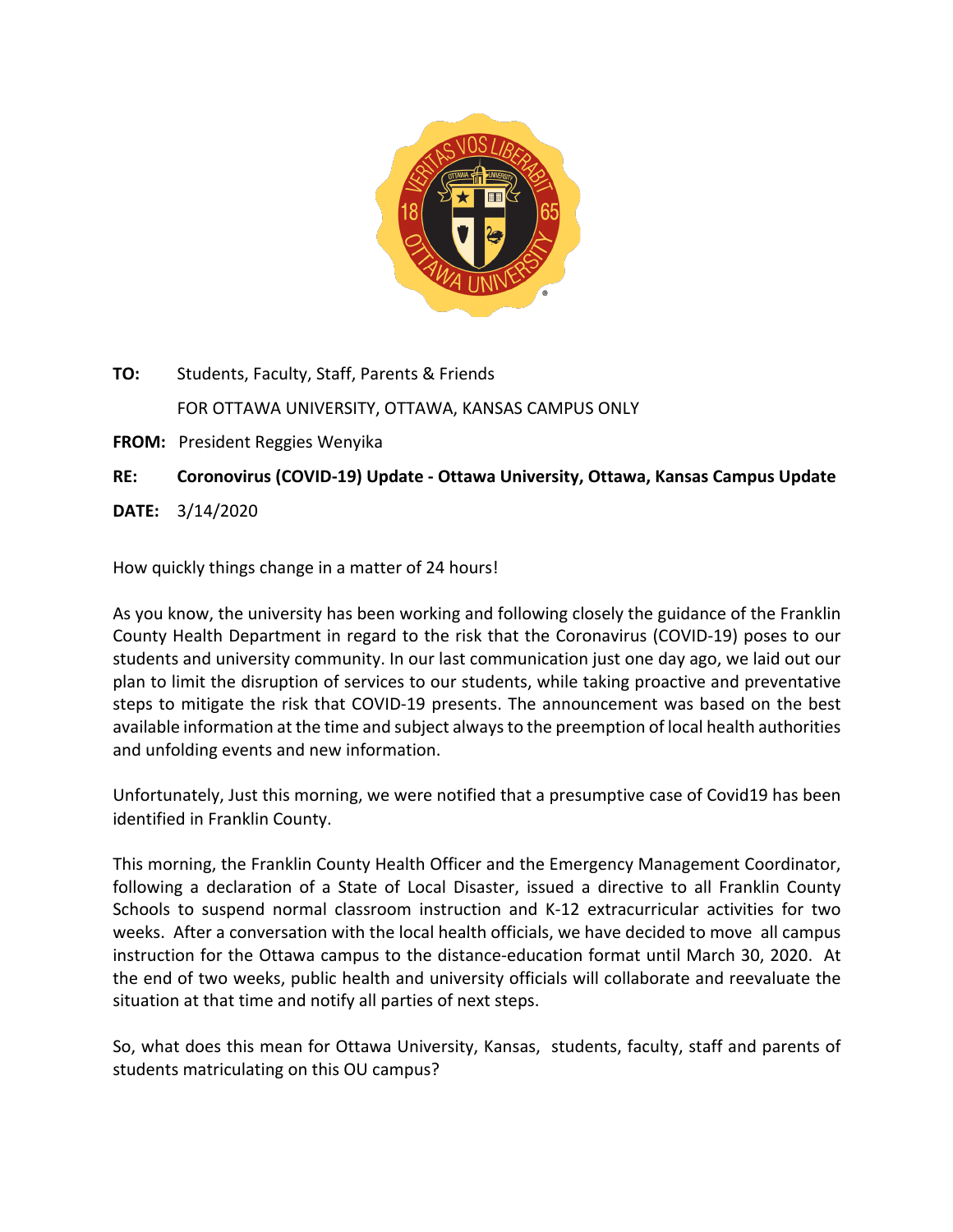Faculty and staff will continue to execute their duties as assigned as **the campus remains open**. However, alternative teaching modalities will be instituted effective when classes begin again on Monday, March 23<sup>rd</sup>, following the return of our residential students after spring break. The system will be very convenient. All students will be provided a phone number and directed to call into their classroom at their normally scheduled time. Most courses will be held in a conference-call environment. Additional information regarding classes will be provided to both faculty and students during the coming days. Please note that the dorms and on campus dining facilities will remain open and operational. All students residing on campus will continue to enjoy campus amenities but will be expected to comply with certain restrictions and precautionary measures issued by the university to ensure their protection and that of our surrounding community.

FOR ALL STUDENTS RETURNING FOLLOWING SPRING BREAK: The university is anticipating that it will remain open for business and encourages all students to return to campus. Note that at our invitation, many students have chosen simply to spend their spring break living on campus. After spring break and when students return, required screening systems will be in place to provide yet one more level of assurance against the potential spread or exposure to the virus. We have been working on those protocols for some time and more specific information will be provided in the coming days. Please know that OUKS will continue to work diligently and effectively with students, faculty, and the community Health Department to ensure students will be able to complete their school work and remain as safe and protected as possible. We ask that all students check their university-issued email for specific instructions concerning their ongoing classes and the shift to distance modality.

In the most recent communique, we advised that OU athletic competitions and some related team athletic activities have been cancelled until further notice, pending the direction of the NAIA and the KCAC athletic conference. Also, we are actively limiting larger group interactions to provide yet one more method to help defeat the possible spread of the Coronavirus. All events and large gatherings having 100 or more attendees have been or will be cancelled or postponed. Additionally, as noted above, we will provide ongoing health screening as needed and for any faculty or staff who would like to avail themselves of same for their own purposes..

The university has set up the following contacts for anyone needing additional information:

- For students and parents, questions related to the university's response and emergency plans regarding the COVID-19 should be directed to the Student Affairs Office at (785) 229-1001 or by email at studentaffairs@ottawa.edu.
- Also, interested parties are invited to visit our website at www.ottawa.edu/coronavirus for more detailed information.

We realize the inconvenience that these measures may cause and like all of you, truly regret the need for them. However, given the ongoing developmentsin this environment, we all appreciate their necessity. The university continues to be focused on the wellbeing of our students, faculty